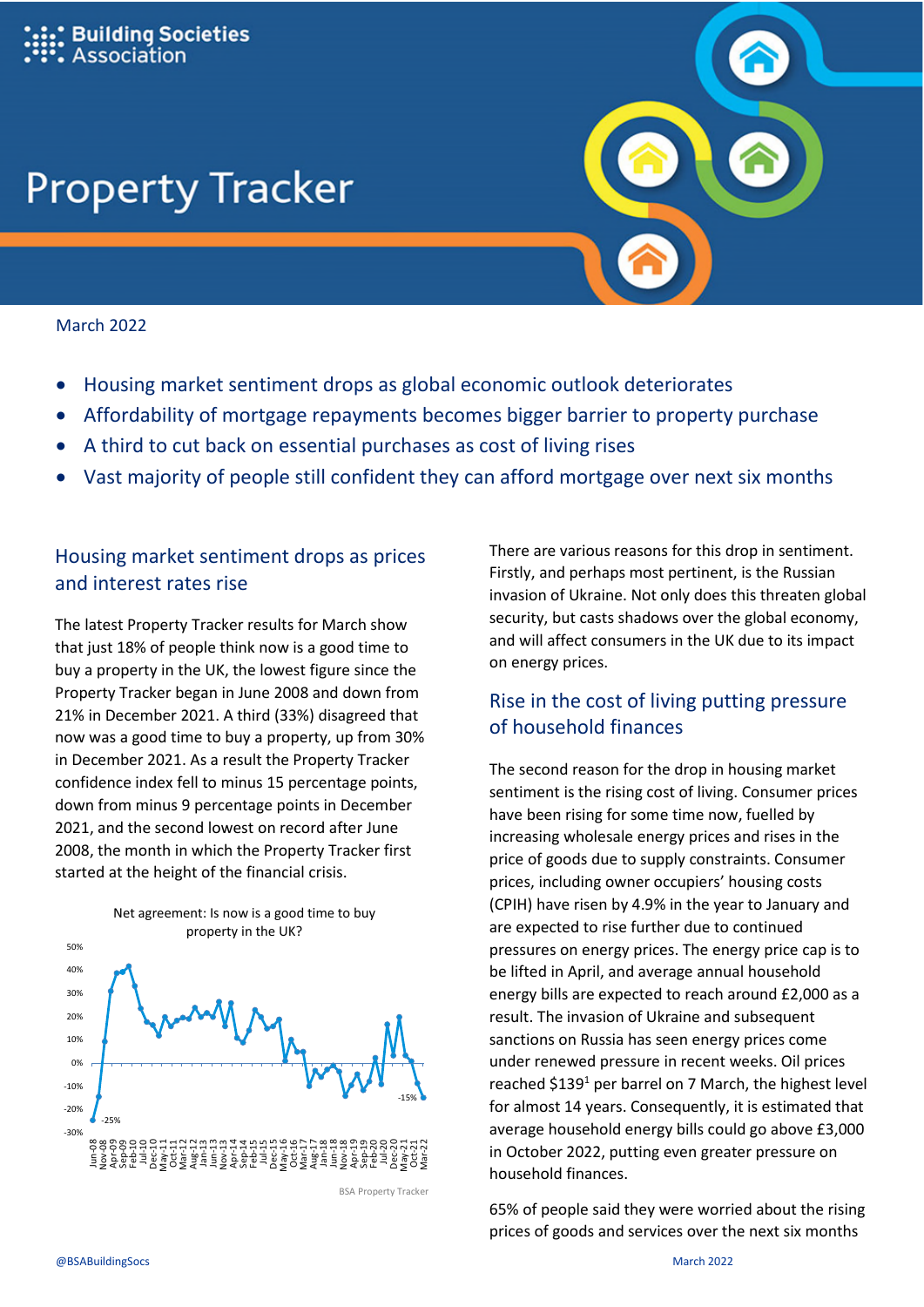and so it is no surprise that many households are already taking action. Nearly half (48%) of people say they will address rising prices by cutting their energy use. The same proportion also say they will be spending less on purchases they consider nonessential. However a third (33%) of people say they will be spending less on essential purchases such as food and clothing.



Nearly a fifth (17%) say they will use their savings as a result of rising prices. During the pandemic many households were able to save more, and in aggregate, savings balances increased by nearly £290 billion<sup>2</sup> over the pandemic period – well over double the amount one would expect. This will provide a buffer for some households during this period however the distribution of these additional savings was by no means even, meaning many households will be extremely vulnerable and could face financial difficulties if energy prices do not fall quickly, or more support is not provided by the government.

#### Affordability of mortgage repayments becomes a bigger barrier

Nearly half (48%) of people said affordability of monthly mortgage repayments was a barrier to property purchase, up from 39% in December 2021 and the highest since September 2018 (also 48%). Adding to the pressures on household finances from higher inflation are rising interest rates and mortgage repayments. The Bank of England Base Rate has increased from 0.10% to 0.50% since the last Property Tracker in December, and so consumers are aware that loan rates are rising. However whilst rates on new mortgage products have increased they still remain close to all-time lows.



Although rates remain low, property prices in the UK have grown significantly over the past two years, meaning the cost of financing a property purchase has increased. According to Nationwide<sup>3</sup> mortgage payments as a share of take-home pay for first-time buyers is now above the long run average, despite the low interest rate environment.

With house prices rising it is no surprise that 59% of people said raising a deposit was a barrier to property purchase, up from 55% in December.

90% of existing mortgage holders say they are confident they will be able to meet their regular mortgage payments over the next six month, relatively unchanged from 92% in March last year. Just 2% say they are not at all confident in meeting their repayments, compared to 1% in March 2021. Over 80%<sup>4</sup> of all mortgages in the UK are on fixed rates, and so rising interest rates will not affect many households for some time.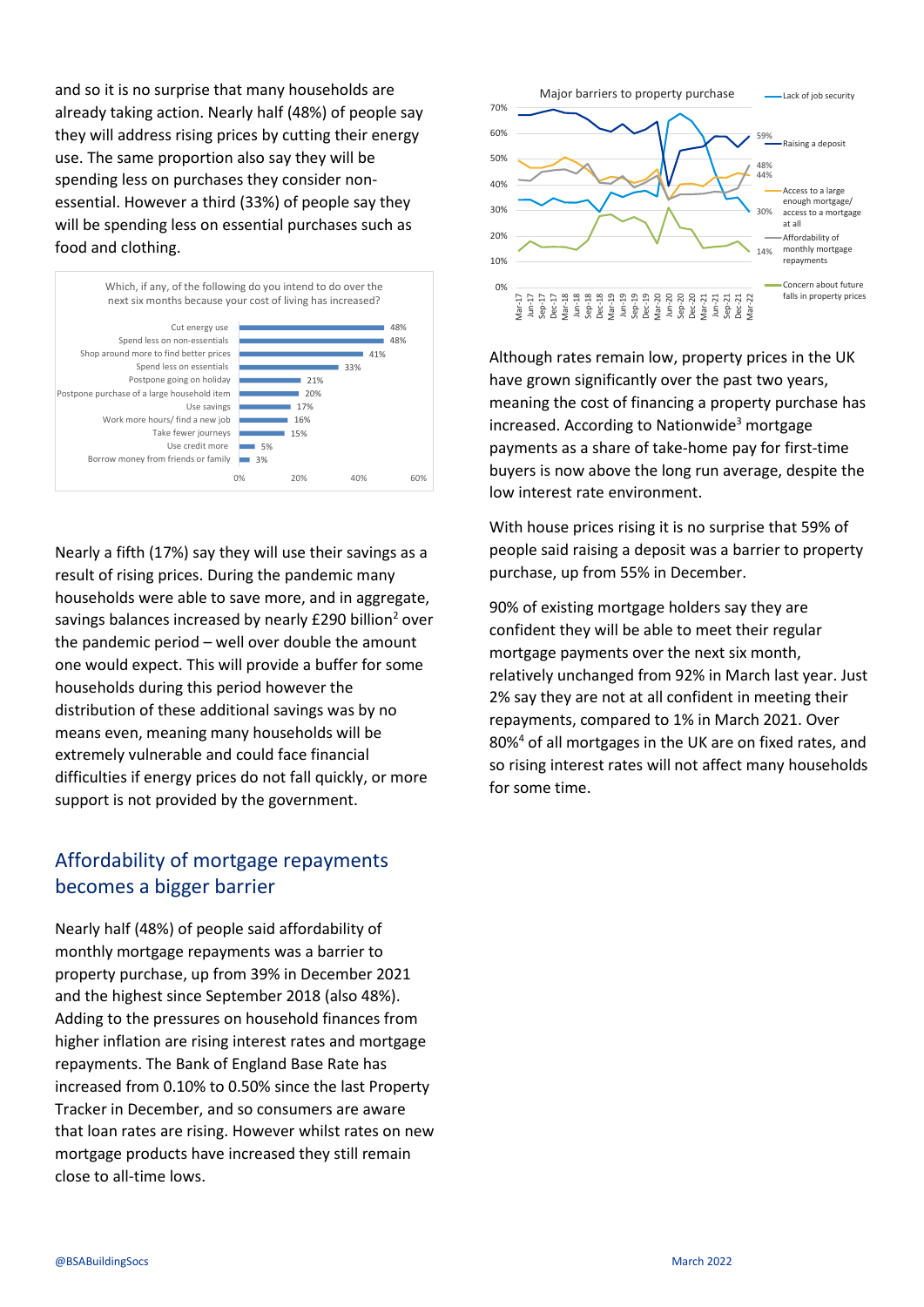| Major barriers to property purchase<br>Lack of job security<br>70%<br>60%<br>59%<br>Raising a deposit<br>50%<br>48%<br>44%<br>40%<br>Access to a large<br>enough mortgage/<br>30%<br>30%<br>access to a mortgage<br>at all<br>20%<br>Affordability of<br>monthly mortgage<br>14%<br>repayments<br>10%<br>Concern about future<br>0%<br>falls in property prices<br>Jun-19<br>Sep-19<br>Dec-19<br>Mar-20<br>$Dec-20$<br>$Mar-17$<br>Jun-17<br>Sep-17<br>Dec-18<br>Jun-20<br>Sep-20<br>Mar-18<br>Jun-18<br>Sep-18<br>Mar-19<br>Dec-21<br>$Mar-21$<br>$Sep-21$<br>Mar-22<br>$Jun-21$<br>Dec-17 | Raising a deposit was selected as a barrier<br>to property purchase by 59% of people in<br>March 2022, up from 55% in December<br>2021.<br>Affordability of monthly mortgage<br>repayments was selected as a barrier by<br>48% in March, up from 39% in December.<br>Lack of job security was selected as a<br>barrier by 30% of people in March, down<br>from 35% in December.<br>Concern about future falls in property<br>prices was selected as a barrier by 14% of<br>people in March, down from 18% in<br>December. |
|---------------------------------------------------------------------------------------------------------------------------------------------------------------------------------------------------------------------------------------------------------------------------------------------------------------------------------------------------------------------------------------------------------------------------------------------------------------------------------------------------------------------------------------------------------------------------------------------|---------------------------------------------------------------------------------------------------------------------------------------------------------------------------------------------------------------------------------------------------------------------------------------------------------------------------------------------------------------------------------------------------------------------------------------------------------------------------------------------------------------------------|
| Minor barriers to property purchase<br>18%<br>16%<br>Complexity of the property buying<br>process<br>14%<br>14%<br>12%<br>Finding the right property<br>10%<br>8%<br>8%<br>6%<br>Legal, valuation and other "official"<br>costs<br>4%<br>2%<br>Stamp Duty costs<br>0%<br>ו לא האופי האופי האופי האופי האופי האופי האופי האופי האופי האופי האופי האופי האופי האופי האופי האופי האופי הא<br>האופי האופי האופי האופי האופי האופי האופי האופי האופי האופי האופי האופי האופי האופי האופי האופי האופי האופי הא                                                                                    | Of the less frequently selected barriers to<br>property purchase, finding the right<br>property fell to 14% in March, down from<br>17% in December.<br>The other minor barriers were little<br>changed.                                                                                                                                                                                                                                                                                                                   |
| <b>BSA Home Purchase Index</b><br>Is now a good time to buy a property?<br>60% $\neg$<br>Agree<br>40%<br>20%<br>18%<br>Net agreemen<br>$0\%$<br>15%<br>$-20%$<br>-33%<br>$-40%$<br>$-60%$<br>Jun-08<br>Dec-08<br>Jun-21<br>Dec-21                                                                                                                                                                                                                                                                                                                                                           | In March 2022 18% of people agreed that<br>it is currently a good time to buy property<br>in the UK, down from 21% in December<br>2021.<br>33% disagreed in March, up from 30% in<br>December.<br>As a result, the net agreement decreased<br>to minus 15 percentage points in March,<br>from minus 9 percentage points in<br>December.                                                                                                                                                                                   |
| How do you expect residential property prices in<br>the UK to move over the next 12 months?<br>80%<br>60%<br>40%<br>٬6%<br>20%<br>0%<br>12%<br>$-20%$<br>$-40%$<br>$-60%$<br>Jun-19<br>Sep-19<br>Dec-19<br>Dec-20<br>Jun-20<br>Sep-20<br>Sep-20<br>$Sep-15$<br>$Jun-18$<br>$Sep-18$<br>Dec-18<br>Mar-19<br>Mar-16<br>Jun-16<br>Dec-17<br>Mar-18<br>$Sep-16$<br>Dec-16<br>Mar-17<br>$Sep-17$<br>$Mar-21$<br>$Jun-17$<br>$J$ un- $21$<br>$Sep-21$<br>Dec-21<br>Mar-22<br>Net balance Fall (-ve)<br>Rise                                                                                       | In March 2022 48% thought house prices<br>would rise in the next 12 months, up from<br>45% who said this in December.<br>12% thought prices would fall over the<br>next 12 months, similar to the 13% in<br>December.<br>The net balance was 36 percentage points<br>in March, up from 32% in December.<br><b>March 2022</b>                                                                                                                                                                                              |